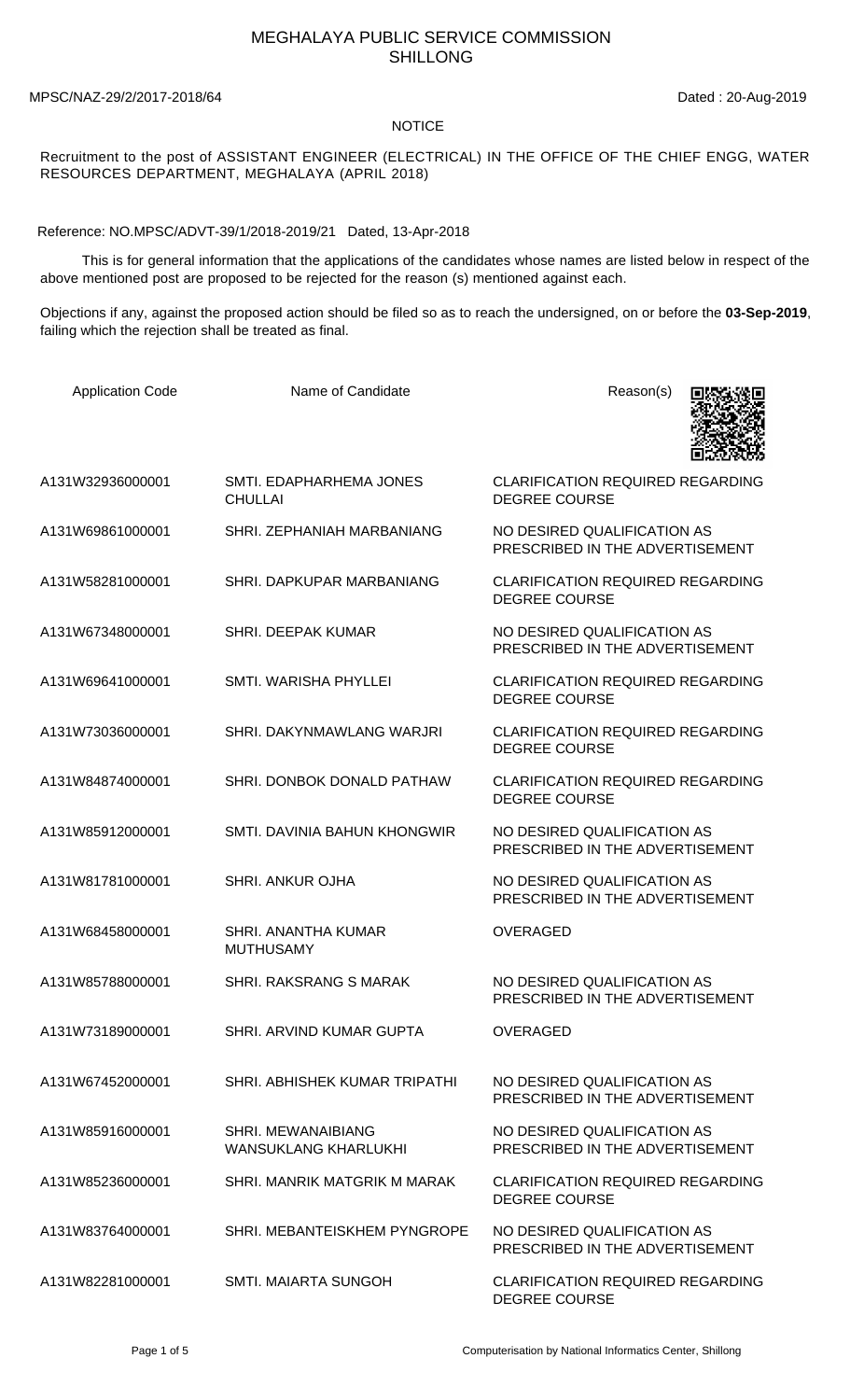| <b>Application Code</b> | Name of Candidate                             | Reason(s)                                                       |
|-------------------------|-----------------------------------------------|-----------------------------------------------------------------|
| A131W67798000001        | SHRI. BIJIT M SANGMA                          | NO DESIRED QUALIFICATION AS<br>PRESCRIBED IN THE ADVERTISEMENT  |
| A131W63979000001        | <b>SMTI. MILIANCY KHARSATI</b>                | <b>CLARIFICATION REQUIRED REGARDING</b><br><b>DEGREE COURSE</b> |
| A131W77536000001        | SMTI. JESSIE A. SANGMA                        | <b>CLARIFICATION REQUIRED REGARDING</b><br><b>DEGREE COURSE</b> |
| A131W83644000001        | SMTI. NADIA MARIE SHANGPLIANG                 | <b>CLARIFICATION REQUIRED REGARDING</b><br><b>DEGREE COURSE</b> |
| A131W84281000001        | SMTI. NOTERA CH MOMIN                         | NO DESIRED QUALIFICATION AS<br>PRESCRIBED IN THE ADVERTISEMENT  |
| A131W83751000001        | <b>SMTI. LASHIMTI NONGBRI</b>                 | NO DESIRED QUALIFICATION AS<br>PRESCRIBED IN THE ADVERTISEMENT  |
| A131W68295000001        | SMTI. SHABNAM R MARAK                         | <b>CLARIFICATION REQUIRED REGARDING</b><br><b>DEGREE COURSE</b> |
| A131W73934000001        | <b>SMTI. TULIKA MAJAW</b>                     | <b>CLARIFICATION REQUIRED REGARDING</b><br><b>DEGREE COURSE</b> |
| A131W70776000001        | SMTI. IBAHUN NONGKYNRIH                       | NO DESIRED QUALIFICATION AS<br>PRESCRIBED IN THE ADVERTISEMENT  |
| A131W68140000001        | <b>SHRI. PYNSUKLANG MAWKON</b>                | <b>CLARIFICATION REQUIRED REGARDING</b><br><b>DEGREE COURSE</b> |
| A131W69358000001        | SHRI. PANKAJ LOCHAN SAHOO                     | <b>OVERAGED</b>                                                 |
| A131W85367000001        | SMTI. CHIANA TIMBORI R. MARAK                 | <b>CLARIFICATION REQUIRED REGARDING</b><br><b>DEGREE COURSE</b> |
| A131W83769000002        | SMTI. IBASHISHA TALANG                        | NO DESIRED QUALIFICATION AS<br>PRESCRIBED IN THE ADVERTISEMENT  |
| A131W64038000002        | SHRI. SHIBHOM KUMAR PAUL                      | <b>CLARIFICATION REQUIRED REGARDING</b><br><b>DEGREE COURSE</b> |
| A131W86121000002        | SHRI. LIPSTINO CH MARAK                       | NO DESIRED QUALIFICATION AS<br>PRESCRIBED IN THE ADVERTISEMENT  |
| A131W80245000002        | SHRI. MARKI KHONGSHEI                         | <b>CLARIFICATION REQUIRED REGARDING</b><br><b>DEGREE COURSE</b> |
| A131W66257000002        | SHRI. ENGELBERT PYNSHAILANG<br><b>NONGBRI</b> | <b>CLARIFICATION REQUIRED REGARDING</b><br><b>DEGREE COURSE</b> |
| A131W66445000002        | SHRI. DABIANGPURA SUNGOH                      | <b>CLARIFICATION REQUIRED REGARDING</b><br><b>DEGREE COURSE</b> |
| A131W74158000002        | <b>SHRI. RAJUMONI NATH</b>                    | <b>OVERAGED</b>                                                 |
| A131W38520000002        | SHRI. ME E SANKIYOO YOULISIS<br><b>PASSAH</b> | <b>CLARIFICATION REQUIRED REGARDING</b><br><b>DEGREE COURSE</b> |
| A131W68852000003        | <b>SHRI. BARRYHOK KHARBULI</b>                | <b>CLARIFICATION REQUIRED REGARDING</b><br><b>DEGREE COURSE</b> |
| A131W82420000003        | SHRI. GILBERTSTONE LYNGDOH<br><b>MAWLONG</b>  | <b>CLARIFICATION REQUIRED REGARDING</b><br><b>DEGREE COURSE</b> |
| A131W32179000003        | SHRI. REYNALDY RASWIN LYNGDOH                 | <b>CLARIFICATION REQUIRED REGARDING</b><br><b>DEGREE COURSE</b> |
| A131W80931000003        | SHRI. PANKAJ CHOUDHARY                        | NO DESIRED QUALIFICATION AS<br>PRESCRIBED IN THE ADVERTISEMENT  |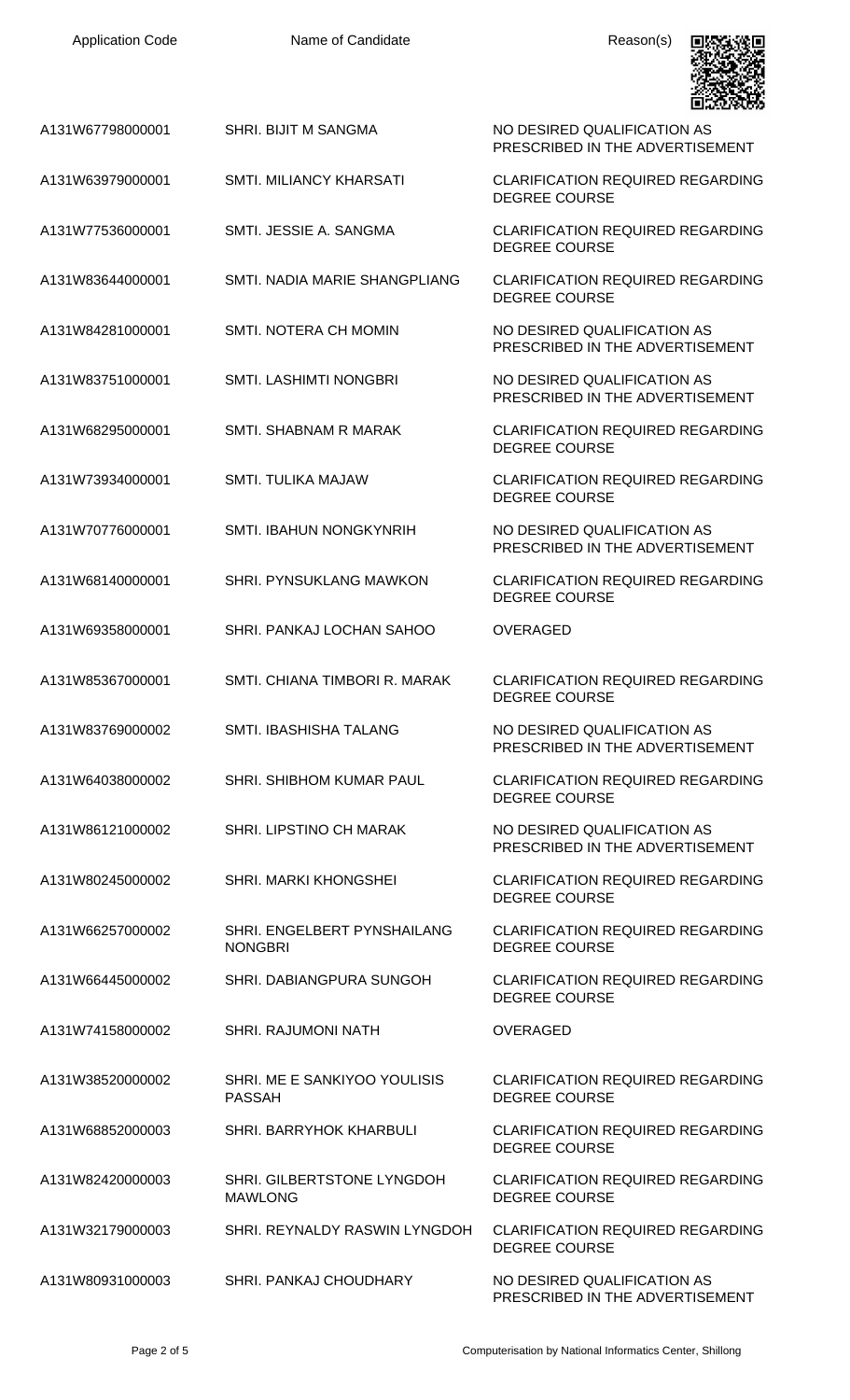

| A131W18672000003 | SHRI. SAHITYAN VP                          | <b>OVERAGED</b>                                                 |
|------------------|--------------------------------------------|-----------------------------------------------------------------|
| A131W71332000004 | SMTI. JERRY CHINGRE B SANGMA               | <b>CLARIFICATION REQUIRED REGARDING</b><br><b>DEGREE COURSE</b> |
| A131W70199000004 | SHRI. DAVID DEE VANCE MARNGAR              | <b>CLARIFICATION REQUIRED REGARDING</b><br><b>DEGREE COURSE</b> |
| A131W75420000004 | SHRI. BIPUL M MARAK                        | NO DESIRED QUALIFICATION AS<br>PRESCRIBED IN THE ADVERTISEMENT  |
| A131W75580000004 | SHRI. WANKERLANG DOMINIC<br><b>MARBOH</b>  | <b>CLARIFICATION REQUIRED REGARDING</b><br><b>DEGREE COURSE</b> |
| A131W74108000004 | <b>SHRI. BHUBAN KOCH</b>                   | <b>CLARIFICATION REQUIRED REGARDING</b><br><b>DEGREE COURSE</b> |
| A131W64571000005 | SMTI. IBANDABET NYLLA<br><b>THANGKHIEW</b> | <b>CLARIFICATION REQUIRED REGARDING</b><br><b>DEGREE COURSE</b> |
| A131W64938000005 | SMTI. RITNGENLANG SOHSHANG                 | <b>CLARIFICATION REQUIRED REGARDING</b><br><b>DEGREE COURSE</b> |
| A131W69552000005 | SHRI. N. BANDALANG BLAH                    | <b>CLARIFICATION REQUIRED REGARDING</b><br><b>DEGREE COURSE</b> |
| A131W70529000005 | SHRI. ROCKFILLINROY<br><b>KHARMAWLONG</b>  | NO DESIRED QUALIFICATION AS<br>PRESCRIBED IN THE ADVERTISEMENT  |
| A131W83303000005 | <b>SMTI. NAEKINI BTHUH</b>                 | <b>CLARIFICATION REQUIRED REGARDING</b><br><b>DEGREE COURSE</b> |
| A131W82995000005 | SHRI. WANMIDAMEPAIA LAMARE                 | <b>CLARIFICATION REQUIRED REGARDING</b><br><b>DEGREE COURSE</b> |
|                  |                                            |                                                                 |
| A131W74371000005 | SHRI. DIBYOJYOTI DAS                       | <b>OVERAGED</b>                                                 |
| A131W53178000006 | <b>SHRI. RIBOK LALOO</b>                   | NO DESIRED QUALIFICATION AS<br>PRESCRIBED IN THE ADVERTISEMENT  |
| A131W36202000006 | SHRI. OMOL LYNGDOH                         | NO DESIRED QUALIFICATION AS<br>PRESCRIBED IN THE ADVERTISEMENT  |
| A131W73290000006 | SMTI. NEVIDITA M NONGBET                   | <b>CLARIFICATION REQUIRED REGARDING</b><br><b>DEGREE COURSE</b> |
| A131W32983000006 | <b>SMTI. IOHHUNLANG SUTING</b>             | NO DESIRED QUALIFICATION AS<br>PRESCRIBED IN THE ADVERTISEMENT  |
| A131W64600000006 | SMTI. JULENE SEKA H THABAH                 | <b>CLARIFICATION REQUIRED REGARDING</b><br><b>DEGREE COURSE</b> |
| A131W36263000007 | SHRI. ZEPHER A MARAK                       | NO DESIRED QUALIFICATION AS<br>PRESCRIBED IN THE ADVERTISEMENT  |
| A131W67101000007 | SMTI. ELEONORA FEODORE<br><b>CHULLAI</b>   | <b>CLARIFICATION REQUIRED REGARDING</b><br><b>DEGREE COURSE</b> |
| A131W83368000007 | <b>SHRI. OMESA SHYLLA</b>                  | <b>CLARIFICATION REQUIRED REGARDING</b><br><b>DEGREE COURSE</b> |
| A131W82364000007 | SHRI. ALFRED KHARBULI                      | NO DESIRED QUALIFICATION AS<br>PRESCRIBED IN THE ADVERTISEMENT  |
| A131W68443000007 | SHRI. GLARYSON THONGNI                     | <b>CLARIFICATION REQUIRED REGARDING</b><br><b>DEGREE COURSE</b> |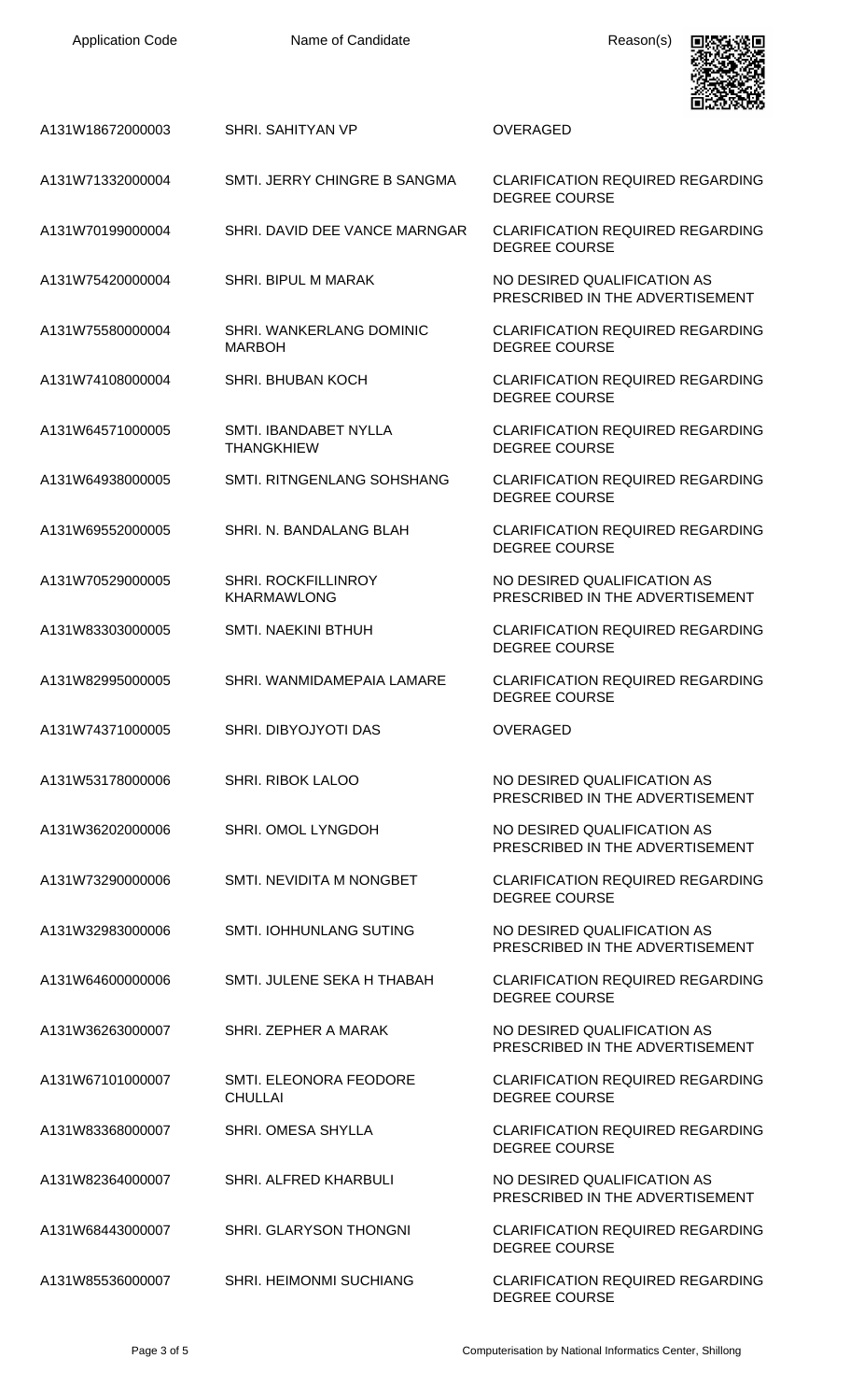

A131W69694000008 SHRI. AWADHESH KUMAR AWADHESH KUMAR

A131W64246000008 SHRI. BIALLY MRONG MARAK NO DESIRED QUALIFICATION AS

A131W64142000008 SMTI. EVANSARA STEFFINA LYNGDOH NONGKYNRIH

A131W05470000010 SHRI. DANIEL DONKUPAR CHYNE NO DESIRED QUALIFICATION AS

A131W21636000010 SHRI. PYNSHNGAIN THABAH CLARIFICATION REQUIRED REGARDING

A131W83446000010 SMTI. THISTHINNA CH MARAK NO DESIRED QUALIFICATION AS

A131W11498000011 SHRI. FERDICLIFF SYNDOR NO DESIRED QUALIFICATION AS

A131W67235000011 SHRI. DONKUPAR KHARSAW NO DESIRED QUALIFICATION AS

A131W85563000011 SHRI. VALDEMAR TATANKA CH SANGMA

A131W32122000013 SHRI. CHINAR LYTAN CLARIFICATION REQUIRED REGARDING

A131W74991000013 SMTI. EVANGELENE LAWAI NO DESIRED QUALIFICATION AS

A131W13271000014 SHRI. BANAIBOR PYRBOT NO DESIRED QUALIFICATION AS

A131W46262000015 SHRI. DOMINIC LYNGDOH CLARIFICATION REQUIRED REGARDING

A131W16554000015 SMTI. JACOBY CH MOMIN NO DESIRED QUALIFICATION AS

A131W67488000016 SMTI. NAVITA MARY LYNGDOH NONGBRI

A131W82335000017 SMTI. BIDANCHISA S SANGMA CLARIFICATION REQUIRED REGARDING

A131W85653000019 SHRI. DENIS MACKDONAL KHARNAIOR

A131W38702000019 SHRI. KERLANGKI PASSAH CLARIFICATION REQUIRED REGARDING

A131W18953000020 SHRI. TENNY MUKHIM NO DESIRED QUALIFICATION AS

A131W67431000021 SHRI. DONKUPAR SYIEMLIEH CLARIFICATION REQUIRED REGARDING

A131W78540000021 SMTI. CHUSA J. SANGMA NO DESIRED QUALIFICATION AS

A131W10648000025 SHRI. RIKITKUPAR JYRWA CLARIFICATION REQUIRED REGARDING

A131W70994000026 SMTI. MIKATCHI CH MARAK NO DESIRED QUALIFICATION AS

NO DESIRED QUALIFICATION AS PRESCRIBED IN THE ADVERTISEMENT

PRESCRIBED IN THE ADVERTISEMENT

NO DESIRED QUALIFICATION AS PRESCRIBED IN THE ADVERTISEMENT

PRESCRIBED IN THE ADVERTISEMENT

DEGREE COURSE

PRESCRIBED IN THE ADVERTISEMENT

PRESCRIBED IN THE ADVERTISEMENT

PRESCRIBED IN THE ADVERTISEMENT

NO DESIRED QUALIFICATION AS PRESCRIBED IN THE ADVERTISEMENT

DEGREE COURSE

PRESCRIBED IN THE ADVERTISEMENT

PRESCRIBED IN THE ADVERTISEMENT

DEGREE COURSE

PRESCRIBED IN THE ADVERTISEMENT

CLARIFICATION REQUIRED REGARDING DEGREE COURSE

DEGREE COURSE

A131W14679000019 SMTI. NAPHISABET LYNGSKOR NO DESIRED QUALIFICATION AS PRESCRIBED IN THE ADVERTISEMENT

> CLARIFICATION REQUIRED REGARDING DEGREE COURSE

> DEGREE COURSE

PRESCRIBED IN THE ADVERTISEMENT

DEGREE COURSE

PRESCRIBED IN THE ADVERTISEMENT

DEGREE COURSE

PRESCRIBED IN THE ADVERTISEMENT